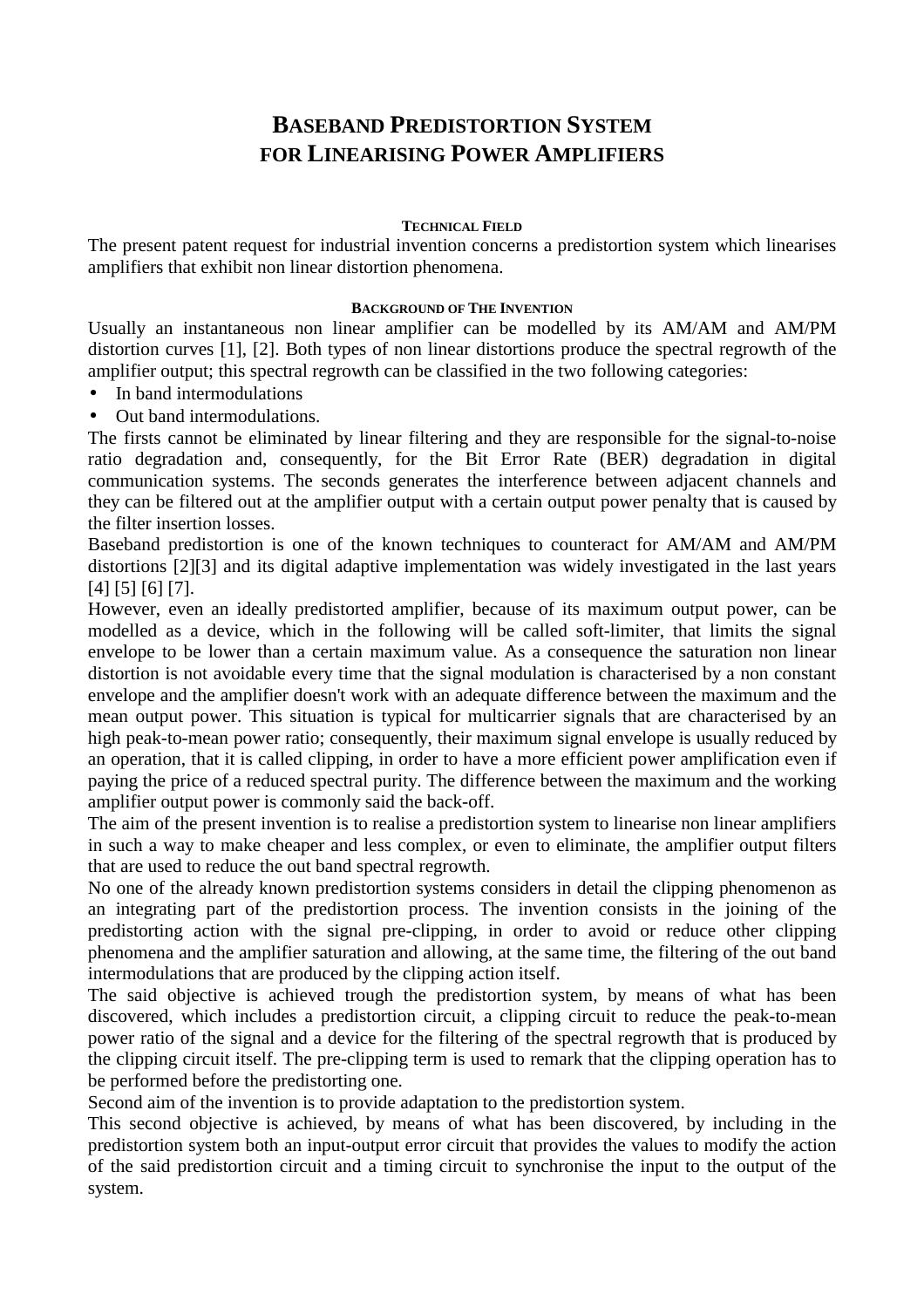Some considerations are reported in the following to better understand the reasons to introduce the clipping before the predistortion circuit:

- Both the predistortion circuit and the RF amplifier introduce non linear distortions (i.e. AM/AM and AM/PM) that only depend on the baseband signal envelope and, consequently, on the instantaneous signal power.
- The ideal combination of the predistortion circuit with the amplifier gives rise to an overall system that is characterised by a completely cancelled AM/PM curve and by a residual AM/AM curve that acts as a soft limiter of the baseband signal envelope.

This means that the RF output of the ideally predistorted amplifier is equivalent to the RF modulation of a complex baseband signal whose envelope is passed through a soft limiter device. The residual distortion introduced by the soft limiter depends on the signal peak-to-mean power ratio and on the input back off to the predistorted system (soft limiter).

A residual distortion is introduced every time the input back off to the predistorted system is lower than the peak-to-mean power ratio of the signal.

The distortions become as more evident as the input signal is characterised by a high peak-to-mean power ratio.

If the predistorted amplifier introduces some clipping on the signal envelope, the consequent spectral regrowth will degrade the signal with respect to the signal-to-noise ratio and the adjacent channel interference.

The signal-to-noise ratio degradation for a fixed input back off is not avoidable because it depends on the in band intermodulations. On the contrary, the linear filtering of the out band intermodulations that are produced by the clipping can reduce the adjacent channel interference.

If the predistorted amplifier generates some clipping, the only way to reduce the adjacent channel interference is to introduce a RF filter at the amplifier output.

The consequence is a significant expense in terms of equipment costs and a reduction of the available output power because of the filter insertion losses.

An idea that characterises this invention is to realise at baseband a clipping on the signal envelope that is analogous to the one that would be introduced by the predistorted amplifier.

Such an approach allows, by the use of devices that in the following we will call post-clipping filters, a baseband counteraction of the adjacent channel interference that are introduced by the clipping circuit itself.

In this way it is possible to obtain the same residual adjacent channel interference, for a given output power, that would be obtained by using RF selective filters, with a significant reduction of the system costs.

However both the clipping and the post-clipping filtering has to be implemented before the predistortion circuit, in order to not vanish the predistorter action.

In this way, the output of the post-clipping filters represents the baseband equivalent of the best residual distorted signal that can be obtained at the predistorted amplifier output.

In order to clarify the notation that will be used in the following of the description and in the included figures we remind that a modulated RF signal  $x(t)$  can be analytically represented by the

following expression

$$
x(t) = R_x(t)\cos{\omega_0 t + \theta_x(t)}
$$

where  $R_r(t)$  and  $\theta_r(t)$  respectively represent the instantaneous envelope and the instantaneous phase of the modulating signal.

The signal can be equivalently represented at baseband by the complex signal  $\hat{x}(t)$  that is defined in polar notation as

$$
\hat{x}(t) = R_{x}(t) \cdot e^{j\theta_{x}(t)}
$$

The complex signal  $\hat{x}(t)$  can be also represented by its cartesian notation as

 $\hat{x}(t) = x_i(t) + jx_o(t)$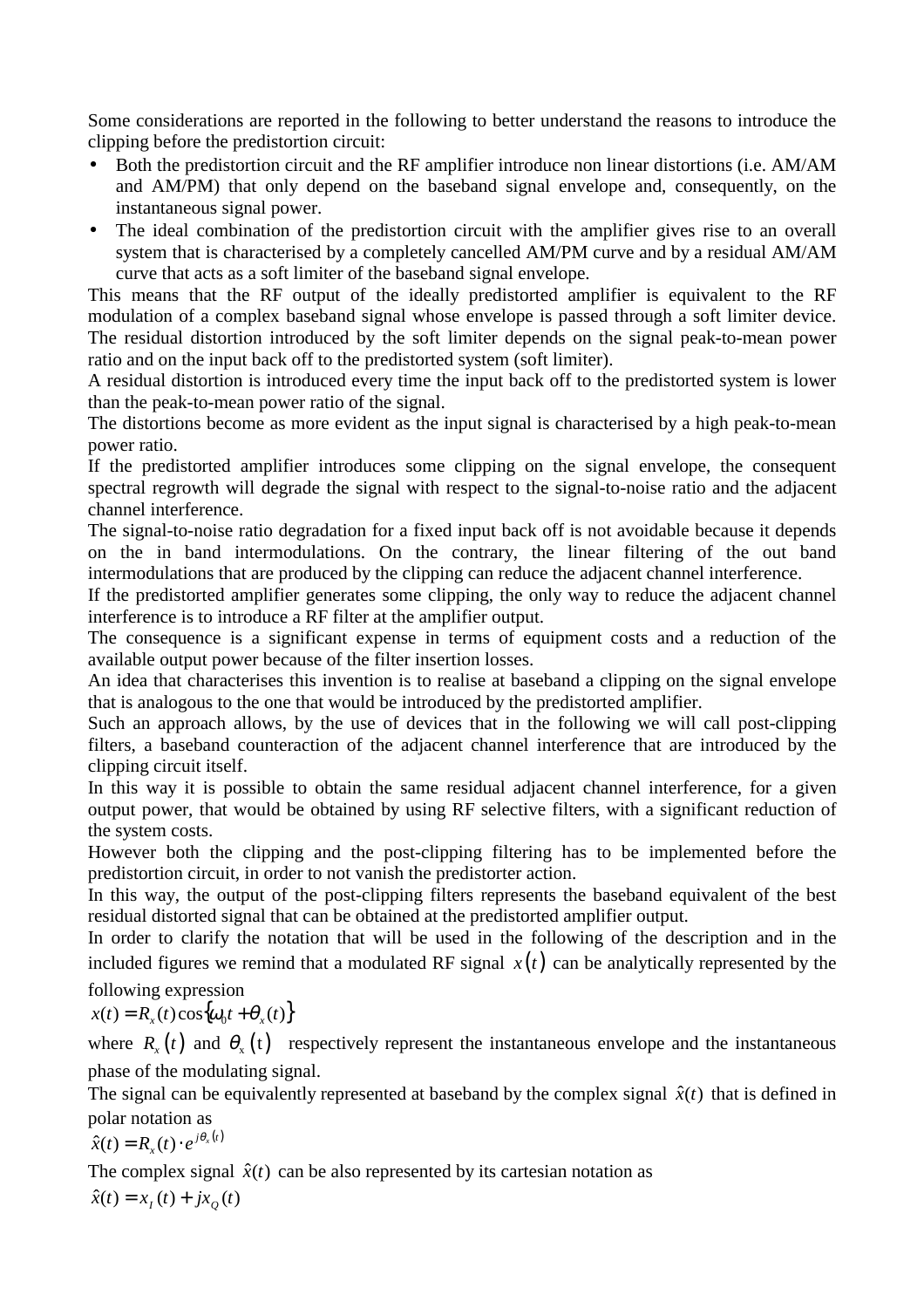where  $x_i(t)$  and  $x_o(t)$  are respectively the so called In-phase and Quadrature signal components and they are related to the polar notation by the following expressions

$$
x_{t}(t) = R_{x}(t) \cdot \cos[\theta_{x}(t)]
$$
  

$$
x_{Q}(t) = R_{x}(t) \cdot \text{sen}[\theta_{x}(t)]
$$

The relationship between the RF modulated signal and its complex baseband equivalent is expressed by

 $x_{RF}(t) = \text{Re}\left\{\hat{x}(t) \cdot e^{j\omega_0 t}\right\} = x_t(t)\cos\omega_0 t - x_Q(t)\sin\omega_0 t$ 

In order to improve the exposition clarity it will be described in the following the system architecture of a possible, but not limiting, realisation of a predistortion system that exploits the invention. This description, which takes advantage of the included figures from 1(a) to 6, will employ the complex baseband signal representation. The Fig.1 (a) represents the scheme of an amplification system that make use of a base band Predistortion System (1) which combines the use of a Clipping and Interpolation Circuit (2) with a Predistortion Circuit (3).

If the Predistortion Circuit (3) works at RF rather than at baseband, the amplification system scheme is quite equivalent to the Quadrature modulation Circuit (9) that is positioned before a Clipping Circuit (5) which as well is positioned before the Predistortion Circuit (3). Specifically the Interpolation Circuit (4) can be realised by a Filling Circuit (4a) that inserts (N-1) zeros, or (N-1) replica of each sample, between the signal input sample, with N being the interpolation factor. The real interpolation function is performed in cascade by the action of the Interpolation Filter Circuit (IFC) (4b).

The signal that has been interpolated in such a way is elaborated by the Clipping Circuit (5) which firstly limits its maximum envelope (by the Clipping Device (5a)) and afterward eliminates the out band spectral regrowth (by the Post Clipping Filters Circuit (PCF) (5b)).

Instead, the Fig.2(b) represents the detail of a Predistortion System (1) that is alternative to that of Fig.2(a). In this case an Interpolation & Clipping Circuit (2) firstly performs the Clipping action by the Clipping Device (5a), which is followed in cascade from a Filling Circuit (4a) that introduces some zeros or some input sample replica. The Filling Circuit (4a) is followed by the Filtering Circuit (4c) that jointly realises the real interpolation filtering (IFC) and the post clipping filtering (PCF) of the signal outband spectral regrowth.

The Fig.3(a) and 3(b) graphically show the clipping operation that is performed on two general complex signals  $V_{1,2} = V_{I_{1,2}} + jV_{Q_{1,2}}$  by the Clipping Device (5a).

The Fig.3(b) and 3(a) respectively represent the action of a Cartesian Clipping Device and the action of an Envelope Clipping Device. The first separately cuts each one of the  $(V<sub>I</sub>, V<sub>O</sub>)$ components that overcomes a certain value, while the second jointly works on the  $(V_I, V_O)$ components by cutting them in such a way that the envelope is lower than a certain threshold).

The Fig.4(a) and 4(b) shows two possible logical schemes to implement the base band Predistortion Circuit (3). The Fig.4(a) scheme includes the use of the Device(3a) to realise the signal conversion from the cartesian representation  $\hat{s}(t) = s_1(t) + j s_2(t)$  to the polar representation  $\hat{s}(t) = R_s(t)e^{j\theta_s(t)}$ .

The signal envelope  $R<sub>s</sub>(t)$  is used to address the Predistortion Table (6). The Predistortion Table (6) is organised in two Tables (6a) and (6b). When the Fig.4(a) scheme is employed, the signal envelope values  $R_p(t)$  of the Predistortion Circuit (3) output are memorised in Table (6b) while the predistortion phase values are memorised in Table (6b). These phase values will provide the predistortion signal phase values  $\theta_p(t)$  after they have been added to the input signal phase  $\theta_p(t)$ .

The envelope  $R_p(t)$  and the phase  $\theta_p(t)$  of the predistortion signal that was obtained in this way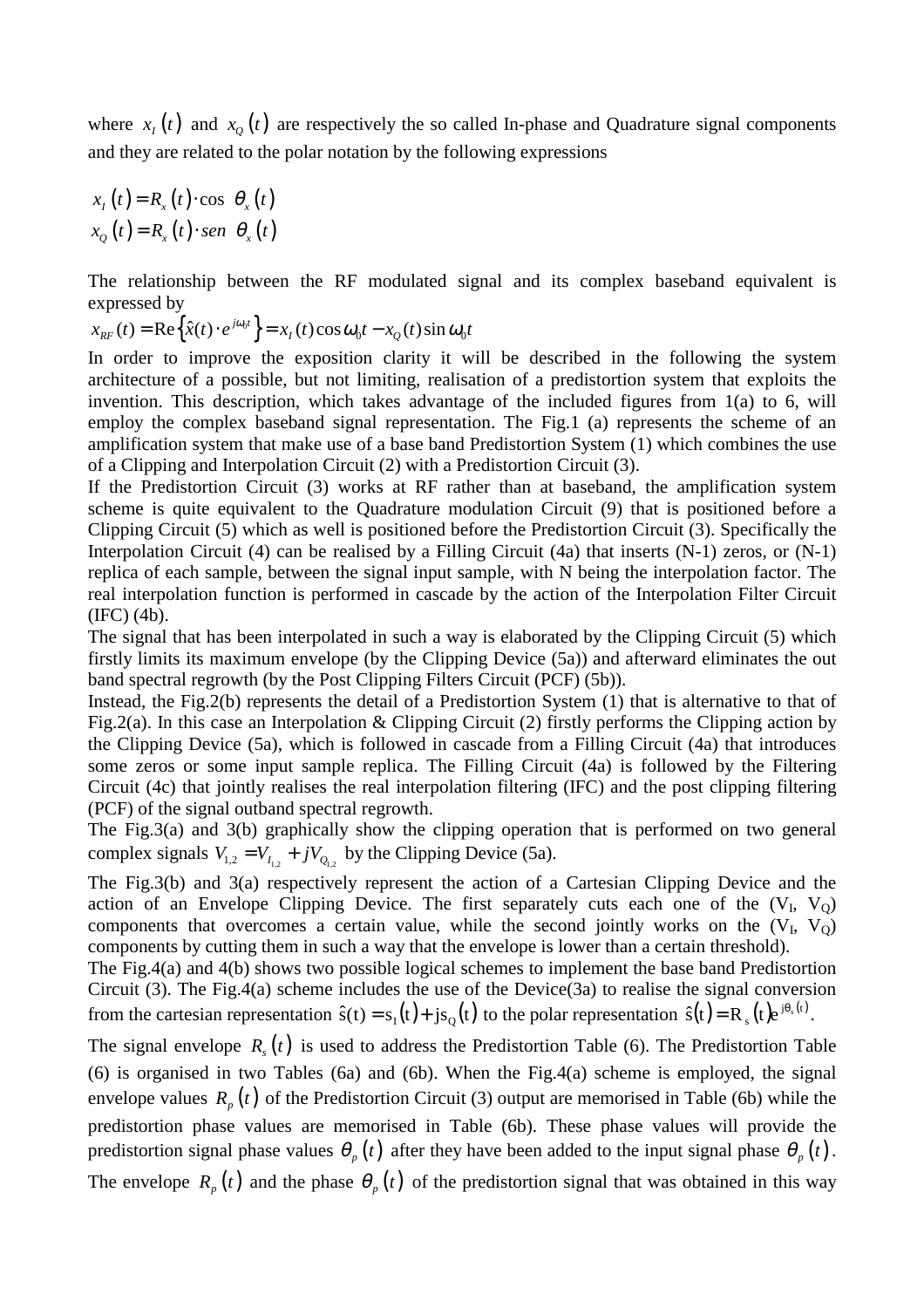are elaborated by the Device (3b) which reconverts the predistortion signal into its Cartesian components  $p_t(t)$  and  $p_o(t)$ .

The alternative scheme of Fig.4(b), which works directly on the Cartesian components  $s<sub>i</sub>(t)$  and

 $s_{\theta}(t)$  of the input signal, performs the predistortion by a complex product of the input signal  $\hat{s}(t)$ with the complex signal whose Cartesian components are the Predistortion Table (6) outputs. When the Fig.4(b) scheme is employed, the content of the Table 6(a) and 6(b) is chosen in such a way that the analytical operation that are performed on the input signal would be equivalent to that introduced from the Circuit (3) in Fig.4(a).

The Fig.5 represents the conceptual scheme for an amplification system that includes the adaptation of a baseband predistortion system. This scheme includes the use of a Synchronisation Circuit (8) for the synchronisation of the Predistortion Circuit (3) input signal  $\hat{s}(t)$  with the RF amplifier

output signal  $\hat{a}(t)$ .

A circuit (7) is also employed in order to determine the input-output error signal.

The Fig.6 represents the logical scheme of a potential realisation of the Error Circuit (7) when the Predistortion Circuit (3) is realised by means of the Fig.4(a) scheme.

The signal  $\hat{x}(t)$  in Fig.1 represents a complex digital signal at the input to the Predistortion System

(1). This signal  $\hat{x}(t)$  can be eventually oversampled by the Interpolation Circuit (4) of Fig.2(a) or

by the Circuit (4a) of Fig.2(b), if the input sample frequency is not high enough to correctly represent it in a non linear environment.

The Clipping Device (5a) that is shown Fig.2(a) or Fig.2(b) limits the peak-to-mean power ratio of the signal in order to avoid or reduce any other clipping or saturation phenomenon that could be introduced by the Predistortion Circuit (3) and/or the RF Amplifier.

The Clipping Device (5a) reduces the signal peak-to-mean power ratio constraining the envelope of the baseband signal inside a circle of the complex plane, as shown in Fig.3(a), by a technique that is called Envelope Clipping.

It is possible, anyway, to reduce the peak-to-mean power ratio also by using some others clipping strategies. An alternative choice, for example, is to separately clip the In Phase and In Quadrature signal components as shown in Fig.3(b), by a technique that is called Cartesian Clipping. The Cartesian Clipping reduces the signal envelope but it also introduces some extra phase distortion on the signal as shown in Fig.3(b).

Moreover the Cartesian Clipping is not exactly matched to the Envelope Clipping that is introduced by the predistorted amplifier. As a consequence the predistorted amplifier will introduce further clipping if the complex signal clipping is realised outside to the square that is circumscribed to the amplifier clipping circle. On the contrary, unneeded extra distortions is introduced by the Cartesian Clipping if the clipping square is inscribed into the amplifier clipping circle, as shown in Fig.3(b).

However the Cartesian Clipping is easier and cheaper to implement and consequently it may be considered as a good compromise between performance and costs.

Any kind of clipping strategy can be performed before or after the interpolation process (see Fig.2(a) and Fig.2(b)) if the Interpolation Circuit (4) is included in the Predistortion & Clipping Circuit (1).

The Clipping Circuit (5) that is placed after the interpolation circuit represents the best solution in terms of the achievable performance.

The other approach, nevertheless, is characterised by a lower system complexity because the Post Clipping Filters Circuit (4c) acts as the interpolation filter also.

The output  $\hat{s}(t)$  of the Clipping & Interpolation Circuit (2) represents the input to the Predistortion Circuit (3). The Predistortion Circuit (3) by the modification of the complex signal components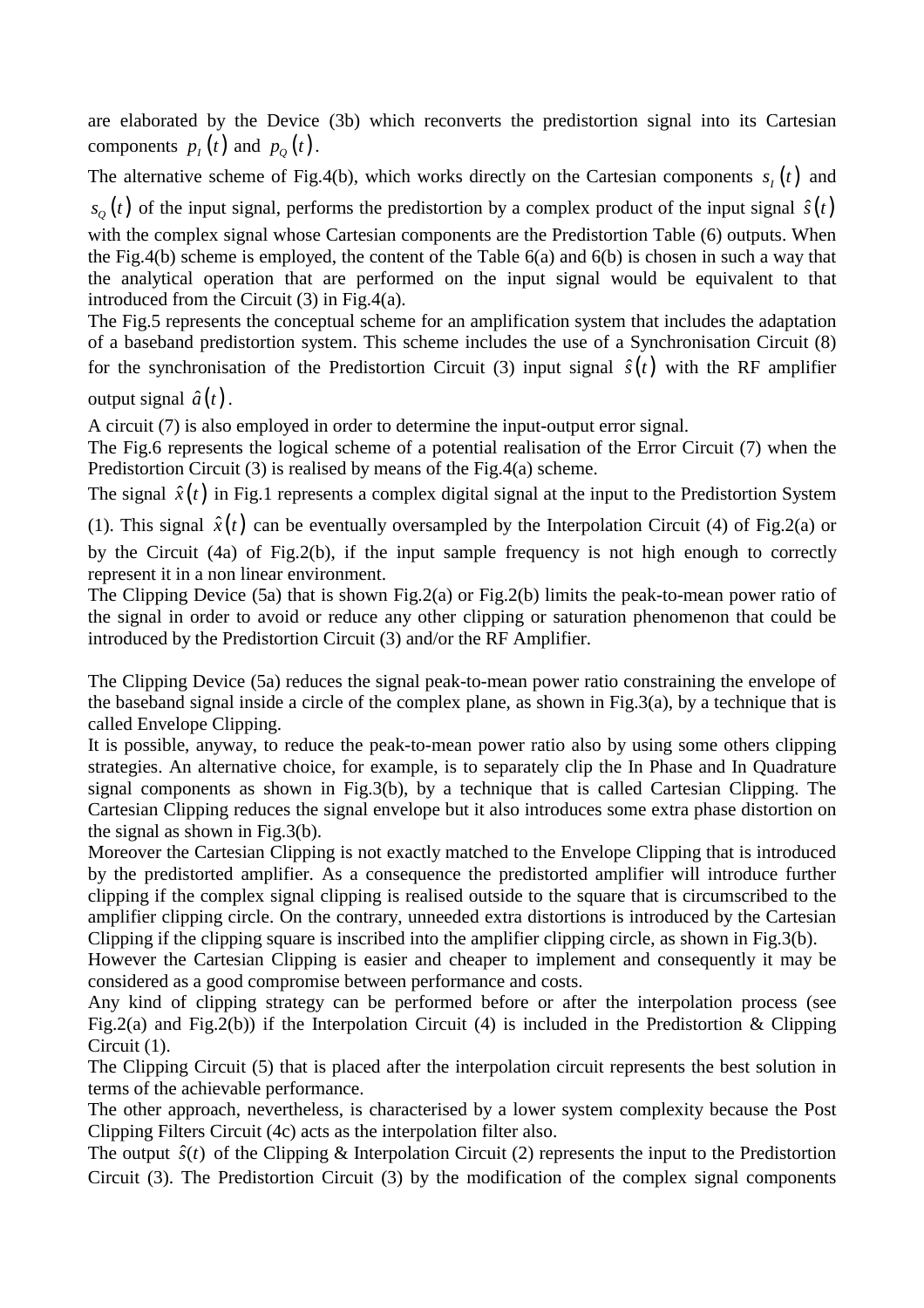$s_t(t)$  and  $s_0(t)$ , generates the  $p_t(t)$  and  $p_0(t)$  in such a way to introduce the AM/AM and AM/PM distortions that compensate for the ones that are introduced by the RF Amplifier.

There are several ways to realise this kind of non linear distortions as reported in [5],[6] and [7]. Both the solutions that are shown in Fig.4(a) and Fig.4(b) make us of some look-up tables in which the desired distortions are memorised, and where the signal envelope  $R<sub>s</sub>(t)$  is used as unique address in order to reduce the dimension of the Predistortion Tables (6a) and (6b).

Nevertheless, it is possible to consider any other kind of realisation of the Predistortion Circuit (3) without reducing the efficacy and the originality of the main idea that is proposed in this invention where the predistorter action is combined and optimised with the clipping strategy.

The Predistortion Circuit  $(3)$ , which is shown in Fig.4 $(a)$ , is probably one of the most intuitive because it directly makes use of the AM/AM and AM/PM distortion curves.

On the contrary, the Predistortion Circuit (3) that is shown in Fig.4(b), uses a Complex Gain representation of the non-linear input-output characteristics. This second approach allows working with Predistortion Tables (6a) and (6b) that are characterised by a lower dimension, even if the overall system complexity is increased.

The Predistortion Circuit (3) may also adapt the distortion to introduce, according to the changes of the working conditions that are caused by ageing, temperature variations, channel or power switching, and so on.

The Error Circuit (7) has the role to estimate the input-output non-linear error of the predistorted system and to provide an error signal  $\hat{e}(t)$  to the Predistortion Circuit (3).

The Fig.6 shows a possible implementation of the error circuit, where the envelope (a scaled replica) and the phase of the Predistortion Circuit input  $\hat{s}(t)$  are subtracted from the correspondent amplifier output  $\hat{a}(t)$ .

The two error signals  $R_e(t)$  and  $\theta_e(t)$  that are obtained in this way are subsequently weighted by two real coefficients  $\alpha_R$  and  $\alpha_{\theta}$  in order to provide the correcting terms for the action of the Predistortion Circuit (3).

The two error signals are analytically expressed by

$$
R_e = \alpha_R \cdot [R_a - G \cdot R_d]
$$

 $\theta_e = \alpha_\theta \cdot [\theta_a - \theta_d]$ 

where G represents the desired linear gain for the predistorted amplifier.

The algorithm has to be likewise implemented in Cartesian coordinates if the Predistortion System (1) make use of the Predistortion Circuit (3) that is shown in Fig.4(b).

The magnitude of the adaptation coefficients has to be chosen as a compromise between adaptation speed and noise rejection.

The Synchronisation Circuit (8) has the role to estimate the loop delay of the adaptive system and to compensate it, in order to allow to the Error Circuit (7) to correctly compare the input  $\hat{s}(t)$  of the

Predistortion Circuit (3) with the output  $\hat{a}(t)$  of the amplifier.

We claim:

- 1. A predistortion system for amplifiers linearisation, that is characterised by the fact of including a predistortion circuit (3) which is in cascade to a clipping circuit (5) that is composed by at least one clipping device (5a) which is followed by at least one post-clipping filter device (5b)
- 2. According to claim 1, a system that is characterised by the fact of employing at least one predistortion table (6).
- 3. According to claim 1, a system that is characterised by the fact of employing at least one interpolation circuit  $(4)$  of the said signal.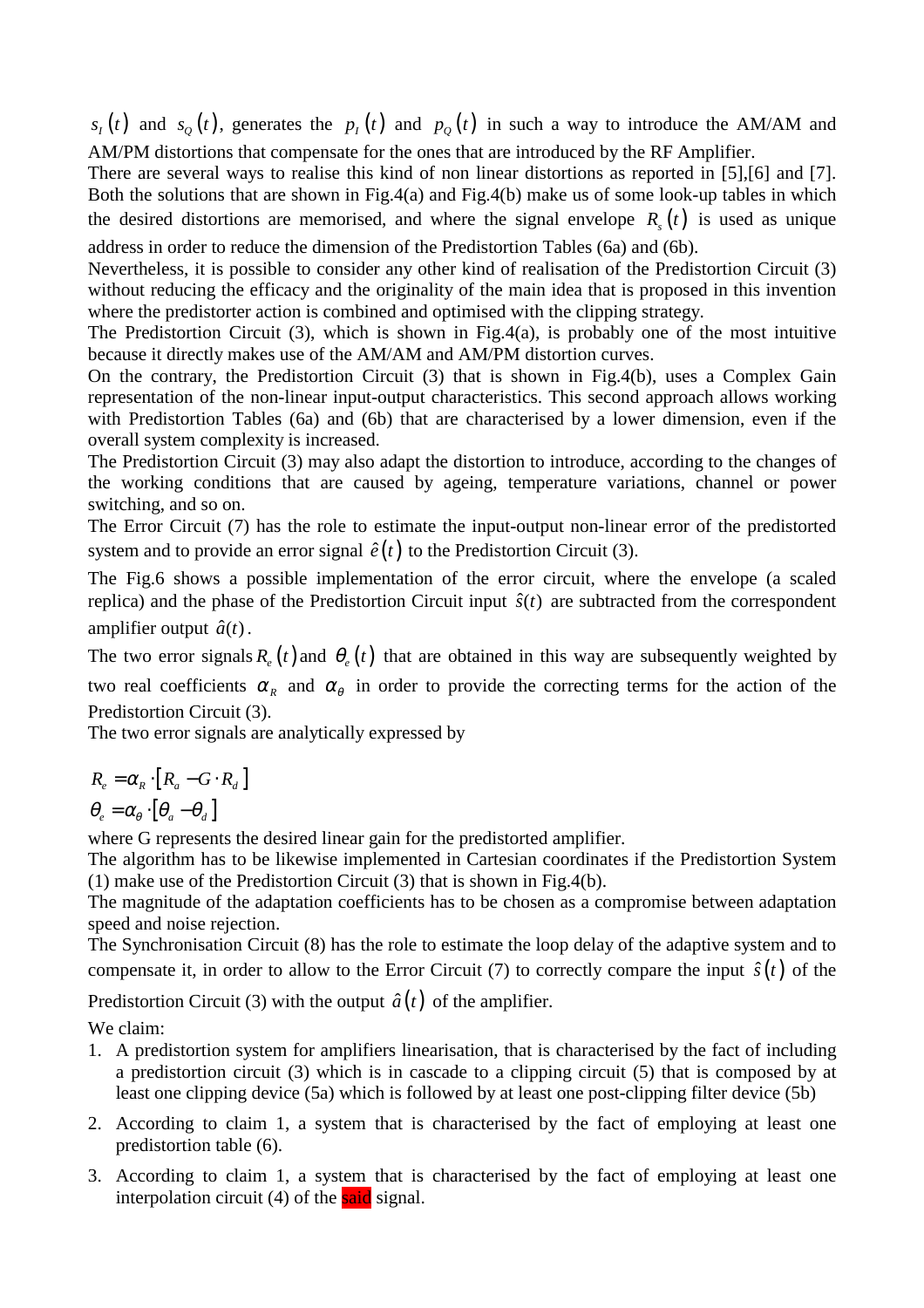- 4. According to claim 3, a system that is characterised by the fact that the said interpolation circuit is realised by a circuit (4a) for the insertion of zeros or replica of the first sample between successive samples of the said signal, with the circuit (4a) that is followed by an interpolation filters circuit (4b) or (4c).
- 5. According to claim 3, a system that is characterised by the fact that the said clipping device (5a) is positioned before the said interpolation circuit (4) and in which the said post-clipping filters device (4c) acts as interpolation filters.
- 6. According to claim 3, a system that is characterised by the fact that the said clipping circuit (5) is positioned after the said interpolation circuit (4).
- 7. According to claim 2, a system that is characterised by the employment of an adaptation circuit (10) that is at least composed by a synchronisation circuit (8) and by an error circuit (7) which generates at least one error signal in order to update the said predistortion tables (6).
- 8. According to claim 2, a system that is characterised by the fact that the said predistortion tables (6) are addressed by the signal at the input of the said predistortion circuit (3).
- 9. According to claim 1, a system that is characterised by the fact that said clipping device (5a) limits the envelope of the said signal, leaving its phase unchanged.
- 10. According to claim 1, a system that is characterised by the fact that said clipping device (5a) separately limits the two cartesian components of the said signal, therefore limiting its envelope and also altering its phase.
- 11. According to claim 7, a system that is characterised by the fact that the said error circuit (7) generates at least one of the said error signal by the subtraction of the envelope and the phase of the amplifier baseband output signal from the corresponding components, at most scaled by a multiplicative coefficient, at the input to the said predistortion
- 12. According to claim 7, a system that is characterised by the fact that each of the said error signals is multiplied by at least one weighting coefficient.
- 13. According to claim 7, a system that is characterised by the fact that each value of the said predistortion tables (6) is updated, for each value of their address, by summing to their original content the value of the said error signal or a temporal mean that is performed on a number of values, that is greater or equal to one, that are consecutively assumed by the said error signal for each address value.

## References

- [1] N.M. Blachman, "Bandpass Nonlinearities.", IEEE Trans. on Inform. Theory, VOL. IT-10, April 1964, pp. 162-164.
- [2] A.R. Kaye, D.A. George, M.J. Eric, "Analysis and Compensation of Bandpass Nonlinearities for Communications.", IEEE Trans. on Comm., VOL. COM-20, October 1972, pp. 965-972.
- [3] P. Hetrakul, D.P. Taylor, "Compensation For Bandpass Nonlinearities in Satellite Communications", IEEE Trans. on Aerosp. Electr. Systems, Vol. AES-12 n.4, July 1976, pp. 509-514.
- [4] A.A.M.Saleh and J.Salz, "Adaptive Linearisation of Power Amplifiers in Digital Radio Systems", The Bell Syst. Tech. Journal, Vol. 62, No. 4, April 1983, pp. 1019-1033.
- [5] M. Faulkner, M. Johansson, "Adaptive Linearization Using Predistortion Experimental Results", IEEE Trans. on Veh. Tech., Vol. VT-43 n.2, May. 1994, pp. 323-332.
- [6] A. Wright, W. Durtler, "Experimental Performance of an Adaptive Digital Linearized Power Amplifier", IEEE Trans. on Veh. Tech. Vol. VT-41 n.4 Nov. 1992, pp. 395-400.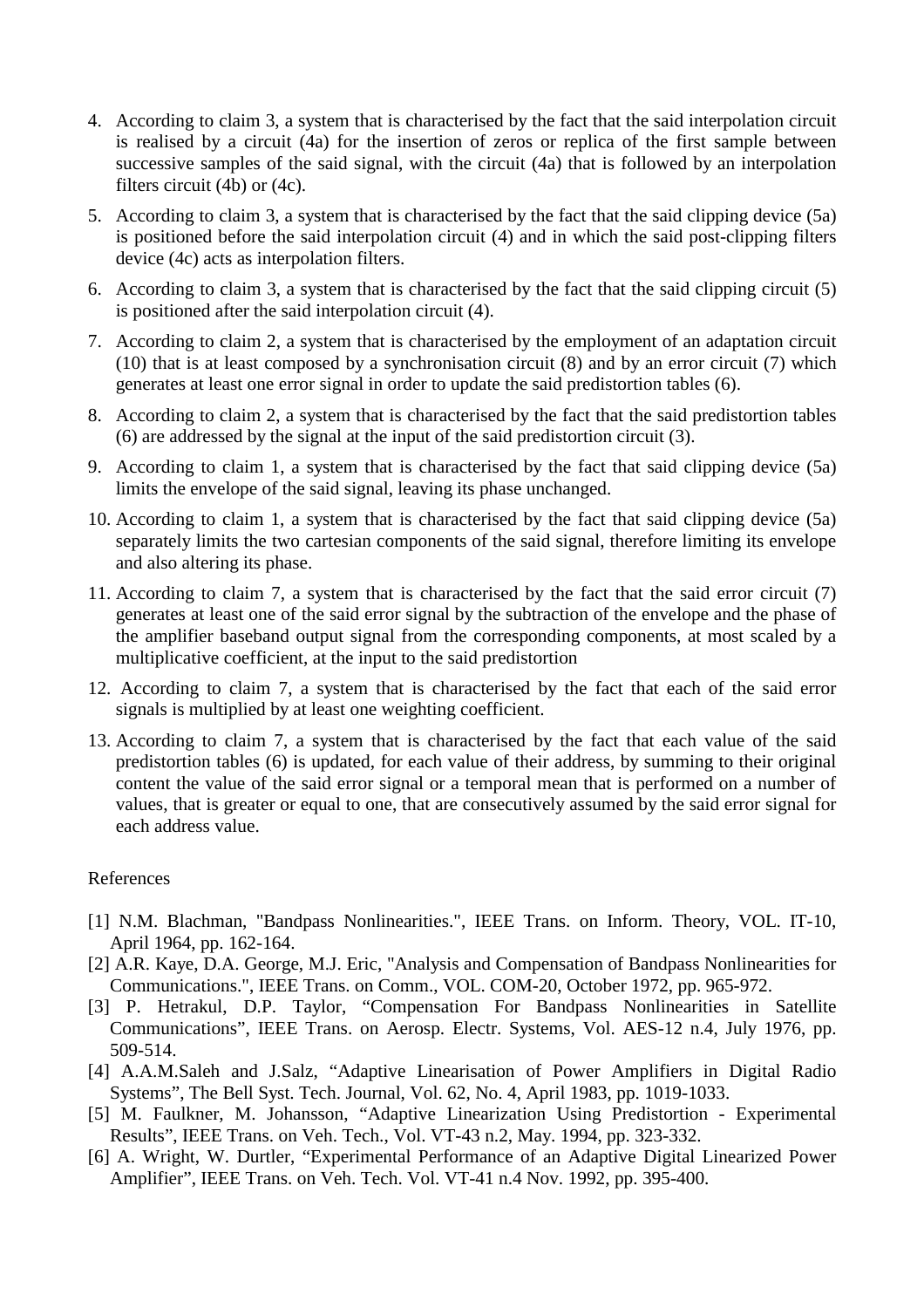[7] Y.Levy, G. Karam, H. Sari, "Adaptation of a Digital Predistortion Technique based on Intersymbol Interpolation", IEEE Proc. GLOBECOM '95, pp. 145-150.



Fig.1(a)



**Fig.1(b)**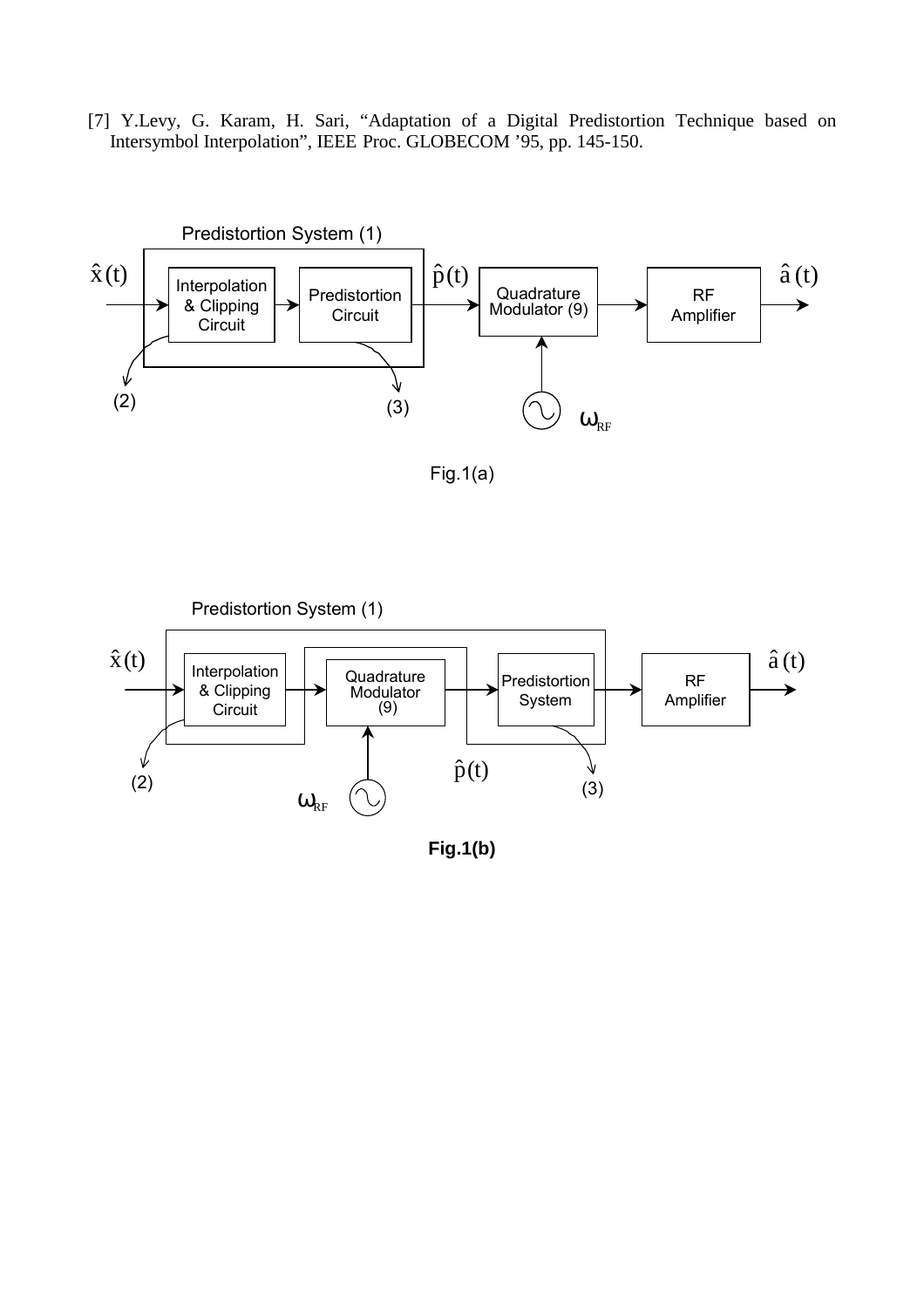

**Fig.2(a)** 

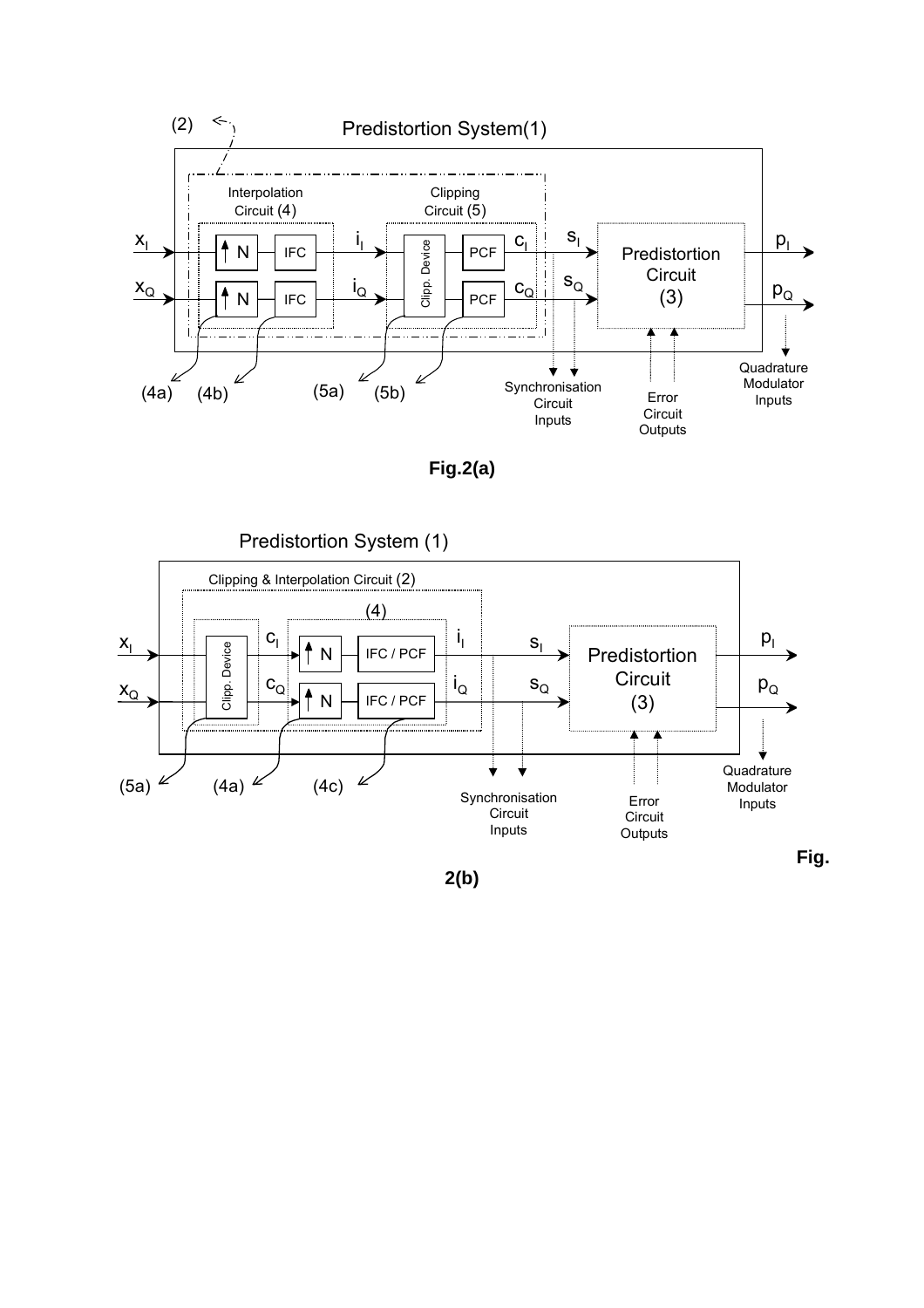





**Fig.4(a)**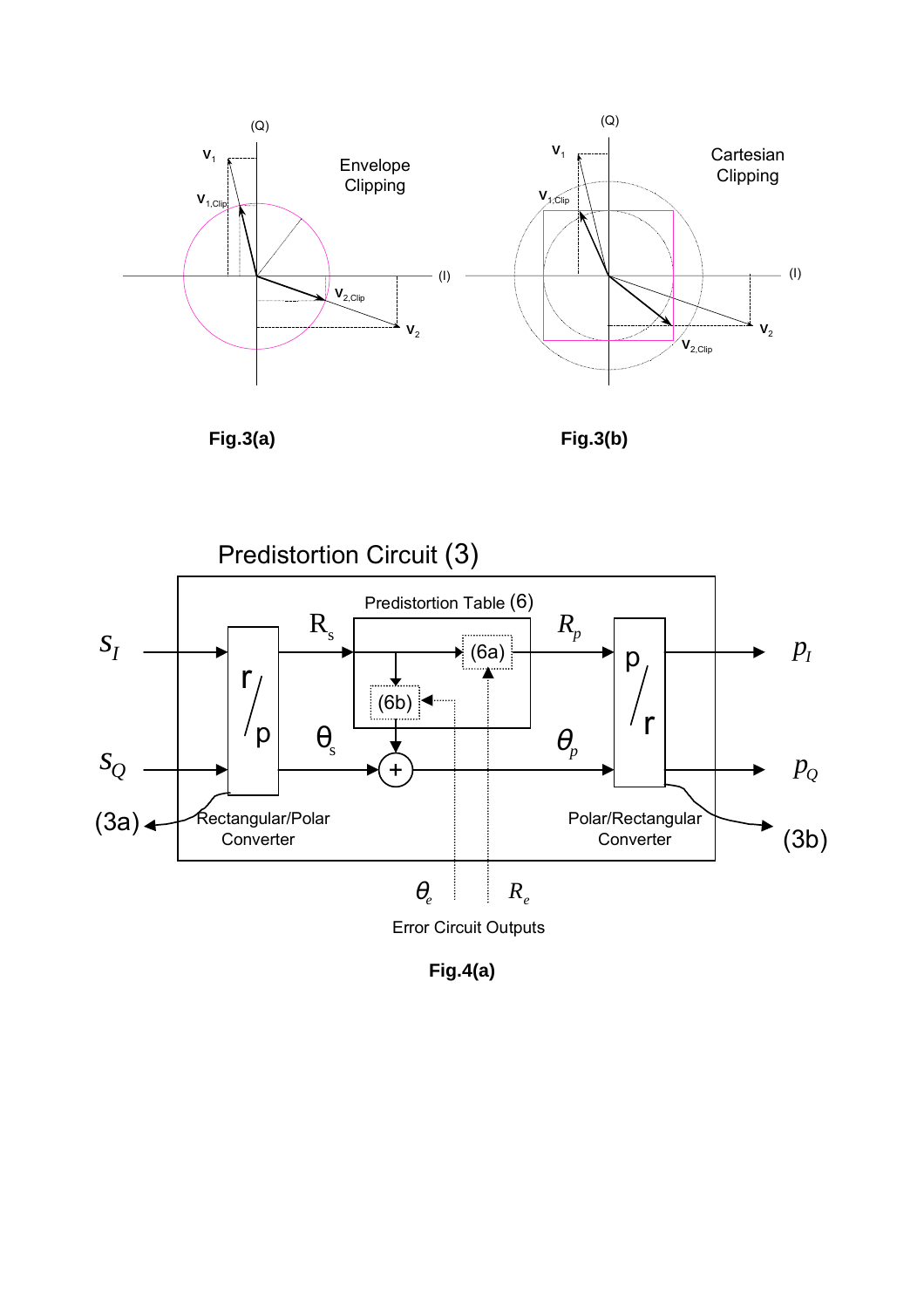

**Fig.4(b)** 



Adaptation Circuit (10)